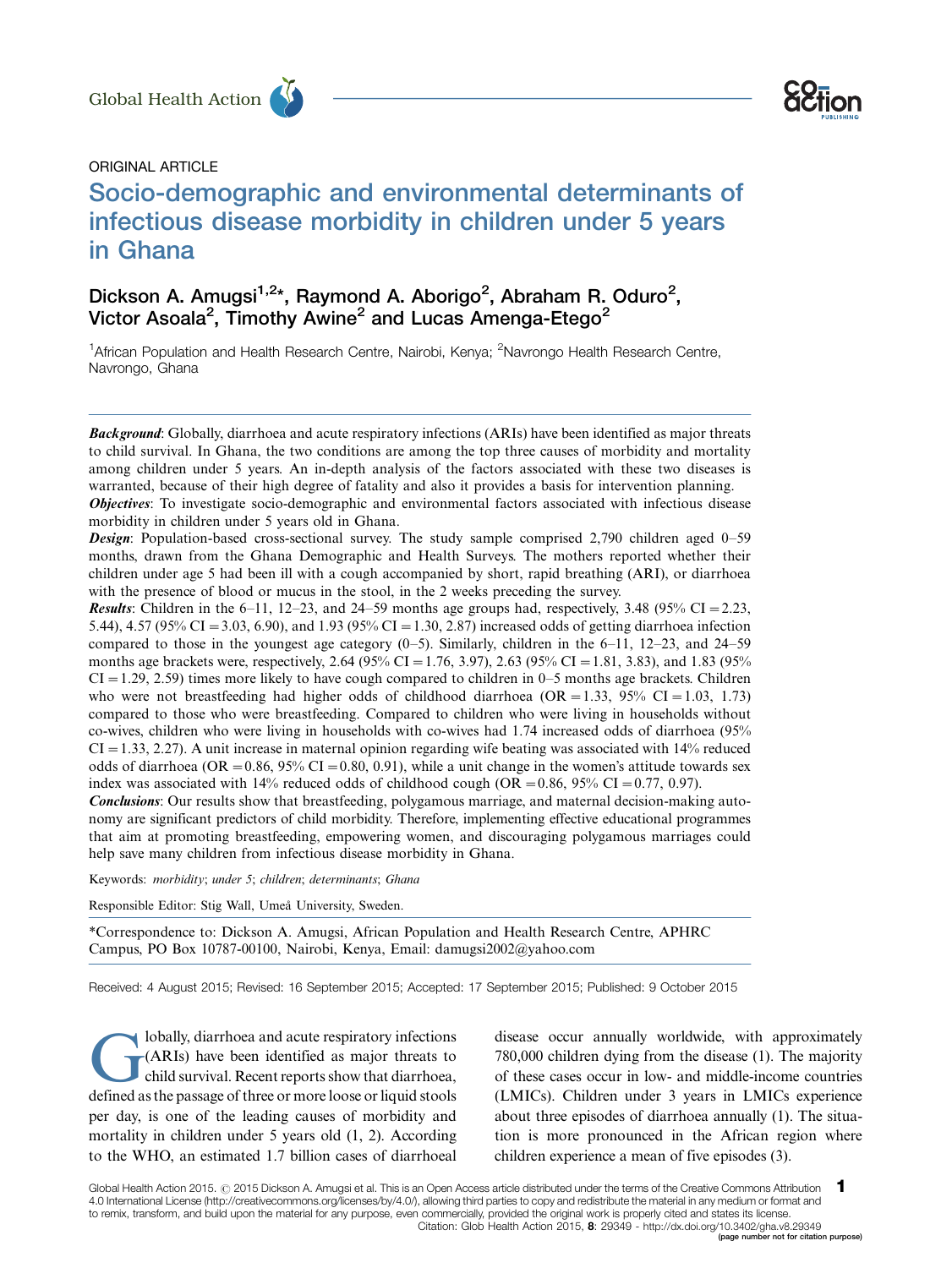Similarly, ARIs, especially lower respiratory tract infections (LRTIs), are a major cause of death among children under 5 years of age. These conditions are responsible for between 1.9 million and 2.2 million childhood deaths globally (4). It is further documented that 42% of ARIassociated deaths occur in Africa (4).

In Ghana, both diarrhoea and ARIs have been identified as major causes of infant morbidity and mortality. The two conditions are among the top-three causes of morbidity and mortality among children under 5 years (5, 6). An in-depth analysis of the factors associated with these two diseases is warranted, because of their high degree of fatality and also it provides a basis for interventions to tackle them head on.

It is widely recognized that child morbidity in sub-Saharan Africa is influenced by socio-economic, demographic, and environmental factors such as child age, maternal education and occupation, socio-economic status, place of residence, housing conditions, improved toilet facilities and water source, improper disposal of the youngest child's stool, and number of children in the household (7-14).

In Ethiopia, children living in households with improved toilet facilities are less likely to be sick than children in households without any toilet facility (14). This is also the case in Ghana, where children living in houses with toilet facilities are about 50% less likely to contract diarrhoea than their counterparts in homes without toilet facilities (15). Higher morbidity has also been reported in children during complementary feeding as a result of increased exposure to contaminated food. In related studies, low level of maternal education and maternal power to take decisions were observed to be risk factors for childhood morbidity (9, 11). Also, a comparative study conducted in urban areas of Ghana, Egypt, Brazil, and Thailand concluded that children's health is affected by environmental conditions and socio-economic status of households (13).

Although evidence abounds on the influence of sociodemographic and environmental factors on child health, very few studies have investigated these factors using nationally representative data. For example, to the best of our knowledge, this is the first study to have used nationally representative data to simultaneously investigate the factors associated with childhood diarrhoea and cough (a proxy for ARI) in Ghana.

In Ghana, one of the key strategies adopted by the Ministry of Health (MOH) to address morbidity and mortality among children under 5 years of age is the integrated management of childhood illnesses. The strategy aims to reduce childhood deaths, illnesses, and disability through the accurate identification of child morbidities, appropriate combined treatment of these morbidities, counselling of caretakers, and an improved access to care for severely ill children. The strategy also seeks to promote appropriate care-seeking behaviours and improve nutrition and preventative treatment (16). Despite implementing this strategy for over two decades, Ghana would still miss the targets for Millennium Development Goal 4, which aims to reduce by two-thirds the 1990 levels of child mortality by 2015. This calls for deeper insights into both the distant and proximate factors that are associated with these morbidities and efforts towards addressing them.

Identifying the basic environmental and socio-demographic factors that determine childhood morbidity remains important in reducing child mortality. Indeed, several studies have shown that childhood morbidity in LMICs is the result of interactions among behavioural, socio-economic and environmental factors (11, 17, 18). It stands to reason that understanding childhood morbidity involves explaining the relationship and interactions of these factors. This is crucial for more focused implementation of child health interventions for policy formulation and intervention prioritization in Ghana. The main objective of this study was therefore to examine the effect of these factors on diarrhoea and cough using data from the Ghana demographic and health survey (GDHS).

# Materials and methods

# Data sources and study participants

The data for this analysis were drawn from the GDHS, conducted in 2008 as part of the MEASURE DHS international programme. The Ghana DHS employed a twostage sampling design. The first stage involved selection of clusters from a master sampling frame constructed from the national population and housing census (year 2000 Census). The second stage involved the selection of households from these clusters. All women and men aged 15-49 and 15-59, respectively, in the selected households were eligible to participate in the surveys. The data were collected at two levels - the household and individual levels. At the household level, information was collected on household characteristics such as source of drinking water, toilet facilities, cooking fuel, and assets of the household. At the individual level, questionnaires were administered to eligible women and men to gather information on individual characteristics and health behaviours', and information on their children. The Ghana DHS collected childhood morbidity data such as diarrhoea and cough. The survey defined diarrhoea as passing of three or more liquid, watery or loose stools per day. Mothers were asked whether any of their children under 5 years of age had diarrhoea during the 2 weeks preceding the survey. If a child had diarrhoea, the mother was asked about the presence of blood or mucus in the stool.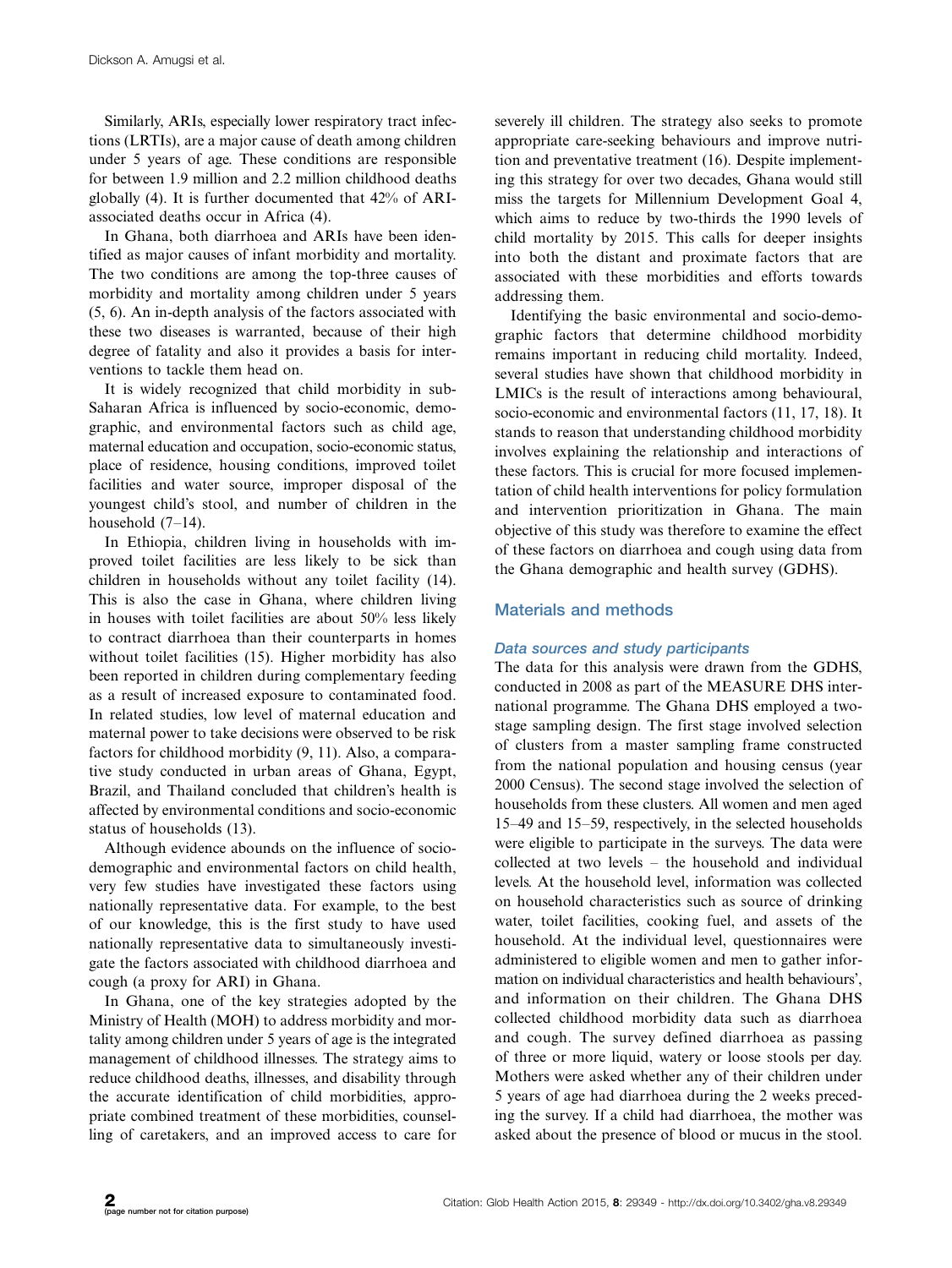Information was also sought on feeding practices during the diarrhoeal episode and about the actions that were taken to treat the diarrhoea. Information on cough was collected by asking mothers whether their children under age 5 years had been ill with a cough accompanied by short, rapid breathing in the 2 weeks preceding the survey. In the 2008 GDHS data, cough was used to estimate ARI (19).

# Study participants

The total sample for this analysis was 2,790 children, aged 0-59 months, who had complete morbidity data and were living with their mothers at the time of the survey. A total of 202 (6.7%) children did not have morbidity data and were therefore excluded in the analysis.

# Ethics statement

Ethical approval was sought from the Ghana Health Service ethical review committee (GHS-ERC) before the survey was conducted. Written informed consent was also obtained from study participants before they were allowed to participate in the study. The data were completely anonymous and therefore the authors did not seek further ethical clearance before the use of the data.

#### Outcome and explanatory variables

The main outcome variables for this analysis were diarrhoea and cough. The mother's 'yes' response to the child suffering from any of the two conditions was coded '1' while a 'no' response was coded '0'. The explanatory variables used in the analysis included child level factors (age, sex, and vaccination status), maternal level factors (education, occupation, literacy, women's role in household decision-making index, opinion regarding wife beating index, and justified to refuse sexual intercourse with husband index), and household level factors (disposal of the youngest child's stool, type of toilet facility, source of drinking water, floor material, presence of cowives, household wealth, and place of residence). Some of the variables were recoded. The recoding was done to make the results more interpretable and to preserve sample size for the analysis. Type of toilet facilities and source of drinking water were recoded into 'improved' and 'unimproved', respectively (20), while the disposal of the youngest child's stool was recoded into 'appropriate' and 'inappropriate' disposal. Additionally, floor material was recoded into 'dirt' and non-dirt. Three decisionmaking autonomy indices (women's role in household decision-making, the number of reasons that justify wife beating in the respondent's opinion; and the respondent's opinion on the number of circumstances under which a wife is justified in refusing to have sexual intercourse with her husband) were created based on empowerment variables captured in the data set, and according to the

DHS recommended techniques (19). The details on the construction of these indexes can be found elsewhere (21).

#### Statistical analysis

SPSS version 22 was used in analysing the data. The analysis involved a number of stages. The first stage was a descriptive analysis to examine the characteristics of the sample and to estimate the prevalence of diarrhoea and cough by selected socio-demographic and environmental factors. The second stage was to conduct bivariate analysis of the associations between socio-demographic and environmental factors, and the outcome variables. Only significant factors ( $p < 0.05$ ) or those that were considered critical (e.g. biological factors) were used in the multivariate analysis. We used logistic regression to conduct the multivariate analysis because the outcome variable is dichotomous. A total of eight regression models, four per each morbidity outcome, were constructed. The first model in each case contains biological factors of the child (age and sex) and the mother (age). In the second model, child vaccination (polio 3 and DPT 3) and breastfeeding status variables were introduced. Maternal level factors (education, occupation, literacy, women's role in household decision-making, opinion regarding wife beating, and justified to refuse sexual intercourse with husband) were introduced in the third model, adjusting for factors in the first and second models. In the final and fourth model, household level factors (disposal of the youngest child's stool, type of toilet facility, source of drinking water, floor material, presence of co-wives, household wealth, and place of residence) were included in the analysis, accounting for factors in the first, second and third models. Association was considered statistically significant at  $p < 0.05$ , and the estimated coefficients ( $\beta$ ) when exponentiated were interpreted as the odds of diarrhoeal and cough morbidity relative to morbidity in the reference group. All analyses were adjusted for design effects (sample weight, strata, and cluster). This was conducted using SPSS Complex Samples package. We first created a Complex Samples 'plan file', which was then used to run the multivariate analysis. Multicollinearity was investigated but none observed.

# **Results**

#### Descriptive analysis of the sample

The average age of the children used in this analysis was 28 months, with 51% being males (Table 1). Seventy-two percent and 75% of the children in this population were given polio 3 and DPT/Hep B/Influenza 3 vaccinations, respectively, while 91% received BCG at birth. Forty-six percent and 23% did not have access to improved sanitation and drinking water source, respectively. Also, 49%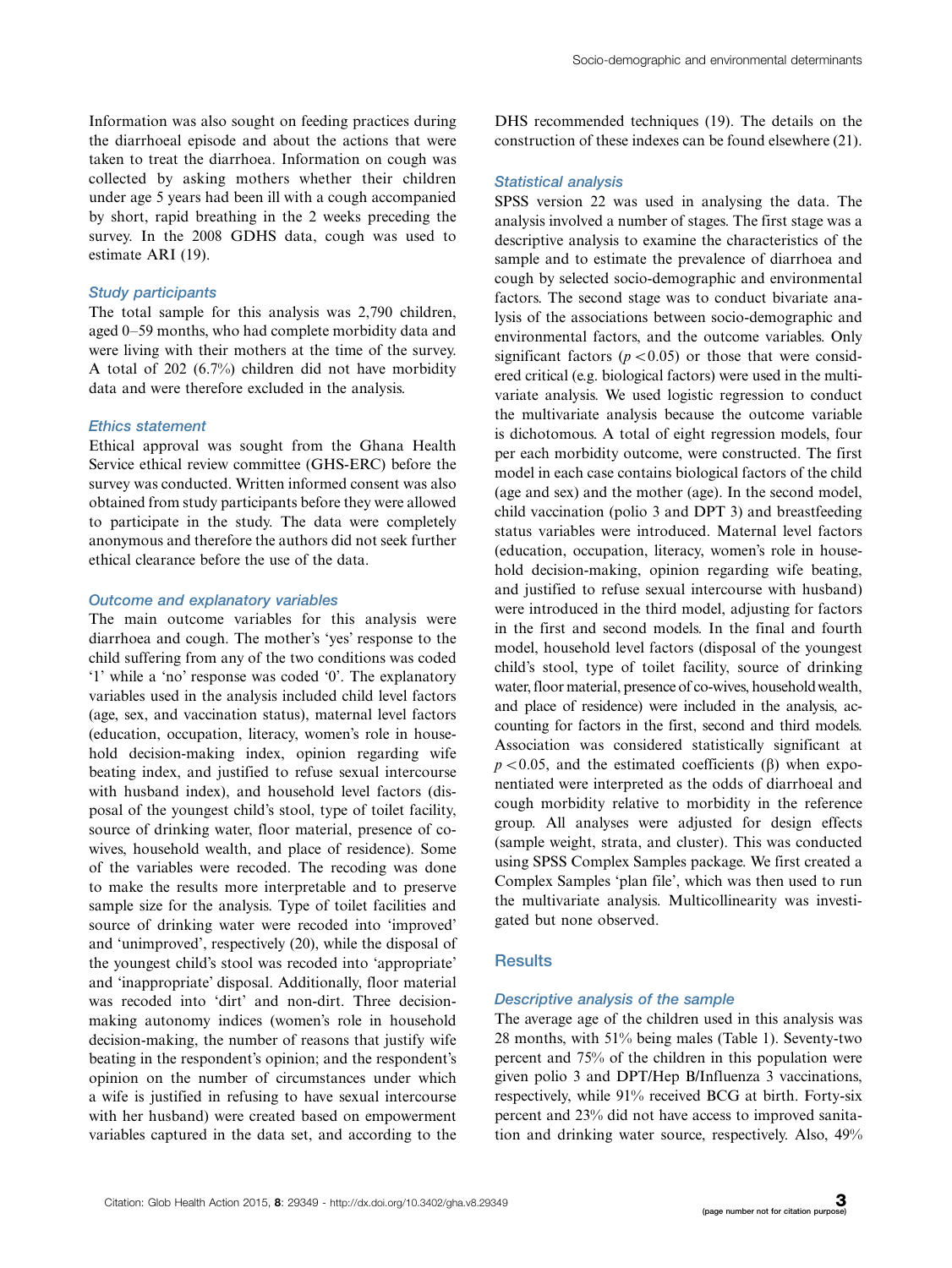Table 1. Descriptive analysis of the sample  $(n=2,790)$ : continuous and categorical variables

Table 2. Prevalence of diarrhoea and cough by selected environmental and socio-demographic factors  $(n=2,790)$ 

| Variables                              | Mean $+$ SD/%   |
|----------------------------------------|-----------------|
| Child age (in months)                  | $27.74 + 17.58$ |
| Mother age (in years)                  | $30.08 + 7.01$  |
| Child sex                              |                 |
| Male                                   | 51.0            |
| Female                                 | 49.0            |
| Vaccinations                           |                 |
| Polio 3 (yes)                          | 71.8            |
| DPT/Hep B/influenza 3 (yes)            | 75.2            |
| BCG (yes)                              | 91.3            |
| Maternal education                     |                 |
| No education                           | 37.8            |
| Primary                                | 24.1            |
| Secondary $+$                          | 38.0            |
| Disposal of the youngest child's stool |                 |
| Inappropriate                          | 49.0            |
| Type of toilet facility                |                 |
| Unimproved                             | 46.2            |
| Source of drinking water               |                 |
| Unimproved                             | 22.5            |
| Place of residence                     |                 |
| Urban                                  | 33.4            |
| Rural                                  | 66.6            |

 $Mean + SD = means$  and standard deviations of continuous variables.

of the mothers did not dispose of the youngest child's stool appropriately.

# Prevalence of diarrhoea and cough (ARI)

The overall prevalence for diarrhoea and cough among children under 5 years of age in the sample was 21 and 22%, respectively (Table 2). Diarrhoea prevalence peaked (32%) between the ages of 12 and 23 months, and declined significantly (17%) between the ages of 24 and 59 months (Table 2). This was also the case for cough. There was no sex difference in diarrhoea prevalence. Expectedly, children of mothers without formal education were more prone to diarrhoea than those whose mothers had some education ( $p=0.001$ ). The reverse was the case with cough - children of mothers with formal education had higher prevalence of cough than those without education. Children of mothers who disposed of the youngest child's stool inappropriately had higher prevalence of diarrhoea than those who used appropriate disposal methods (24% versus 17%,  $p=0.001$ ). This was reflected in the use of unimproved sanitation facilities, where prevalence was higher among children in households with unimproved sanitation facilities than those in households with improved facilities (23% versus 19%,  $p=0.005$ ).

|                                        |      | Diarrhoea        |      | Cough |
|----------------------------------------|------|------------------|------|-------|
| Variables                              | %    | р                | %    | р     |
| Child age (in months)                  |      |                  |      |       |
| $0 - 5$                                | 9.5  | 0.001 13.0 0.001 |      |       |
| $6 - 11$                               | 26.7 |                  | 28.0 |       |
| $12 - 23$                              | 32.4 |                  | 27.9 |       |
| $24 +$                                 | 17.2 |                  | 20.9 |       |
| Sex of child                           |      |                  |      |       |
| Male                                   | 21.0 | 0.90             | 22.5 | 0.87  |
| Female                                 | 20.8 |                  | 22.3 |       |
| Maternal age (in years)                |      |                  |      |       |
| $15 - 24$                              | 21.3 | 0.611 25.9       |      | 0.018 |
| $25 - 34$                              | 20.1 |                  | 20.3 |       |
| $35 - 49$                              | 21.8 |                  | 23.1 |       |
| <b>Education level</b>                 |      |                  |      |       |
| No education                           | 24.4 | 0.001            | 20.2 | 0.008 |
| Primary                                | 20.6 |                  | 26.6 |       |
| Secondary $+$                          | 17.6 |                  | 21.9 |       |
| Disposal of the youngest child's stool |      |                  |      |       |
| Appropriate                            | 17.3 | 0.001            | 22.4 | 0.97  |
| Inappropriate                          | 24.3 |                  | 22.4 |       |
| Type of toilet facility                |      |                  |      |       |
| Improved                               | 18.9 | 0.005 23.4       |      | 0.19  |
| Unimproved                             | 23.2 |                  | 21.3 |       |
| Source of drinking water               |      |                  |      |       |
| Improved                               | 21.0 | 0.95             | 23.1 | 0.13  |
| Unimproved                             | 20.9 |                  | 20.3 |       |
| Floor material                         |      |                  |      |       |
| Non-dirt                               | 20.2 | 0.076 22.8       |      | 0.51  |
| Dirt                                   | 23.4 |                  | 21.6 |       |
| Presence of co-wives                   |      |                  |      |       |
| There are no co-wives                  | 18.1 | 0.001            | 21.7 | 0.58  |
| There are co-wives                     | 27.4 |                  | 23.0 |       |
| Type of place of residence             |      |                  |      |       |
| Urban                                  | 18.5 | 0.033 24.8       |      | 0.034 |
| Rural                                  | 22.0 |                  | 21.2 |       |
| Overall prevalence                     | 20.9 |                  | 22.4 |       |

# Multivariate logistic regression analysis of determinants of diarrhoea

Table 3 presents the results of the multivariate logistic regression analysis. The results in the first model showed that child age was significantly associated with diarrhoea morbidity. Children in the 6-11, 12-23, and 24-59 age groups had, respectively,  $3.48$  ( $95\%$  CI = 2.23, 5.44), 4.57  $(95\% \text{ CI} = 3.03, 6.90), \text{ and } 1.93 \ (95\% \text{ CI} = 1.30, 2.87)$ increased odds of getting diarrhoea infection compared to those in the youngest age category (0-5 months). These statistical significant associations remained in models 2, 3, and 4. In model 2, children who did not receive polio 3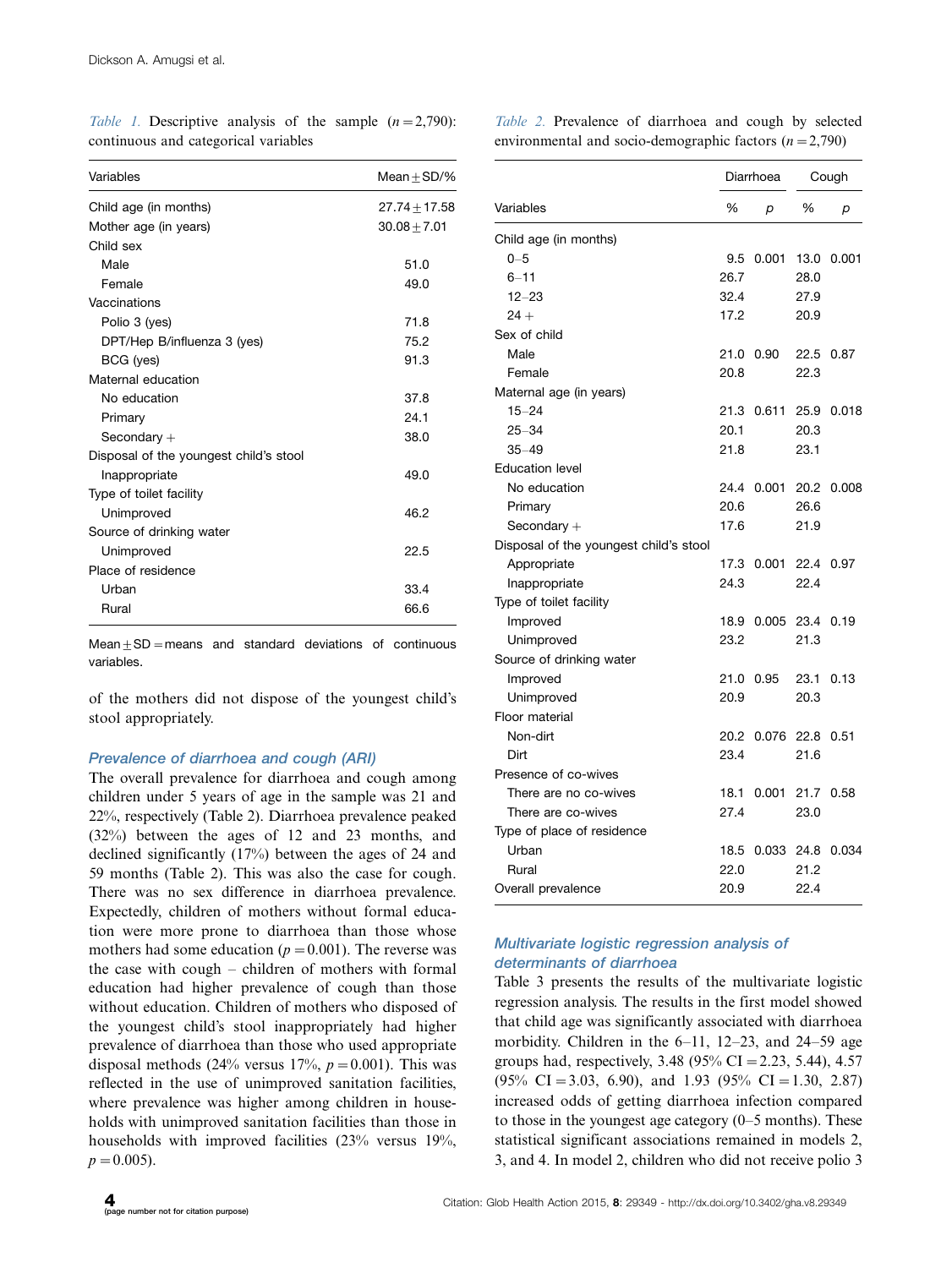Table 3. Multiple logistic regression analysis of the socio-demographic and environmental determinants of childhood diarrhoea  $(n=2,790)$ 

|                                        | Model 1                  |                          | Model 2                  |                | Model 3   |                          | Model 4 |                |
|----------------------------------------|--------------------------|--------------------------|--------------------------|----------------|-----------|--------------------------|---------|----------------|
| Variables                              | 0R                       | 95% CI for OR            | 0R                       | 95% CI for OR  | <b>OR</b> | 95% CI for OR            | OR      | 95% CI for OR  |
| Maternal and child biological factors  |                          |                          |                          |                |           |                          |         |                |
| Child age (in months)                  |                          |                          |                          |                |           |                          |         |                |
| $0 - 5$                                | Ref                      | Ref                      | Ref                      | Ref            | Ref       | Ref                      | Ref     | Ref            |
| $6 - 11$                               | 3.48                     | 2.23, 5.44**             | 3.54                     | 2.20, 5.71**   | 3.49      | 2.05, 5.96**             | 3.31    | 1.87, 5.85**   |
| $12 - 23$                              | 4.57                     | 3.03, 6.90**             | 4.70                     | 3.00, 7.36**   | 4.92      | 2.97, 8.16**             | 4.55    | 2.64, 7.78**   |
| $24 +$                                 | 1.93                     | 1.30, 2.87**             | 2.00                     | 1.31, 3.07**   | 2.05      | $1.27, 3.31**$           | 1.96    | 1.18, 3.25**   |
| Sex of child                           |                          |                          |                          |                |           |                          |         |                |
| Male                                   | Ref                      | Ref                      | Ref                      | Ref            | Ref       | Ref                      | Ref     | Ref            |
| Female                                 | 0.94                     | 0.78, 1.14               | 0.94                     | 0.77, 1.13     | 0.99      | 0.80, 1.22               | 0.98    | 0.78, 1.23     |
| Maternal age in years                  |                          |                          |                          |                |           |                          |         |                |
| $15 - 24$                              | Ref                      | Ref                      | Ref                      | Ref            | Ref       | Ref                      | Ref     | Ref            |
| $25 - 34$                              | 0.97                     | 0.76, 1.23               | 0.98                     | 0.76, 1.25     | 1.04      | 0.78, 1.37               | 1.14    | 0.83, 1.57     |
| $35 - 49$                              | 1.18                     | 0.90, 1.55               | 1.18                     | 0.90, 1.54     | 1.22      | 0.90, 1.66               | 1.19    | 0.84, 1.69     |
| Child level factors                    |                          |                          |                          |                |           |                          |         |                |
| <b>Breastfeeding status</b>            |                          |                          |                          |                |           |                          |         |                |
| Breastfeeding                          |                          |                          | Ref                      | Ref            | Ref       | Ref                      | Ref     | Ref            |
| Not breastfeeding                      |                          |                          | 1.18                     | 0.93, 1.50     | 1.33      | 1.03, 1.73**             | 1.48    | $1.11, 1.98**$ |
| Polio 3 vaccination                    |                          |                          |                          |                |           |                          |         |                |
|                                        |                          |                          |                          |                |           |                          |         |                |
| Vaccinated                             |                          |                          | Ref                      | Ref            | Ref       | Ref                      | Ref     | Ref            |
| Not vaccinated                         |                          |                          | 0.68                     | $0.46, 0.99**$ | 0.72      | 0.48, 1.08               | 0.77    | 0.50, 1.19     |
| DPT/Hep B/influenza 3 vaccination      |                          |                          |                          |                |           |                          |         |                |
| Vaccinated                             |                          |                          | Ref                      | Ref            | Ref       | Ref                      | Ref     | Ref            |
| Not vaccinated                         |                          |                          | 1.53                     | 1.03, 2.26**   | 1.41      | 0.92, 2.16               | 1.28    | 0.81, 2.01     |
| Maternal level factors                 |                          |                          |                          |                |           |                          |         |                |
| <b>Education level</b>                 |                          |                          |                          |                |           |                          |         |                |
| Secondary $+$                          | $\overline{\phantom{0}}$ | ÷                        | $\overline{\phantom{0}}$ | $\equiv$       | Ref       | Ref                      | Ref     | Ref            |
| Primary                                |                          |                          |                          | $\equiv$       | 0.93      | 0.67, 1.29               | 0.91    | 0.63, 1.31     |
| No education                           |                          | $\overline{\phantom{0}}$ | $\overline{\phantom{0}}$ | $\equiv$       | 1.11      | 0.81, 1.52               | 1.03    | 0.71, 1.49     |
| Has a say in decision-making index     |                          |                          |                          |                | 0.94      | 0.87, 1.01               | 0.99    | 0.91, 1.09     |
| Wife beating not justified index       |                          |                          | $\overline{\phantom{0}}$ | $\equiv$       | 0.86      | $0.80, 0.91**$           | 0.86    | $0.80, 0.92**$ |
| Can refuse husband sex index           |                          |                          |                          | $\equiv$       | 0.89      | 0.79, 1.01               | 0.93    | 0.82, 1.07     |
| Household level factors                |                          |                          |                          |                |           |                          |         |                |
| Disposal of the youngest child's stool | $\overline{\phantom{0}}$ |                          |                          |                |           |                          |         |                |
| Appropriate                            |                          |                          |                          |                |           |                          | Ref     | Ref            |
| Inappropriate                          |                          |                          |                          |                |           | $\overline{\phantom{0}}$ | 1.24    | 0.98, 1.58     |
| Type of toilet facility                |                          |                          |                          |                |           |                          |         |                |
| Improved                               |                          |                          |                          |                |           | $\overline{\phantom{0}}$ | Ref     | Ref            |
| Unimproved                             |                          |                          |                          |                |           | $\overline{\phantom{0}}$ | 0.98    | 0.74, 1.30     |
| Source of drinking water               |                          |                          |                          |                |           |                          |         |                |
| Improved                               |                          |                          |                          |                |           | -                        | Ref     | Ref            |
| Unimproved                             |                          |                          |                          |                |           | $\overline{\phantom{0}}$ | 0.97    | 0.74, 1.28     |
| Floor material                         |                          |                          |                          |                |           |                          |         |                |
| Non-dirt                               |                          |                          |                          |                |           | $\overline{\phantom{0}}$ | Ref     | Ref            |
| Dirt                                   |                          |                          |                          |                |           | $\overline{\phantom{0}}$ | 1.05    | 0.77, 1.42     |
| Presence of co-wives                   |                          |                          |                          |                |           |                          |         |                |
| There are no co-wives                  |                          |                          |                          |                |           | -                        | Ref     | Ref            |
| There are co-wives                     |                          |                          |                          |                |           |                          | 1.74    | $1.33, 2.27**$ |
| Household wealth index                 |                          |                          |                          |                |           | -                        |         |                |
| Richest                                |                          |                          |                          |                |           |                          | Ref     | Ref            |
| Rich                                   |                          |                          |                          |                |           |                          | 1.22    | 0.72, 2.05     |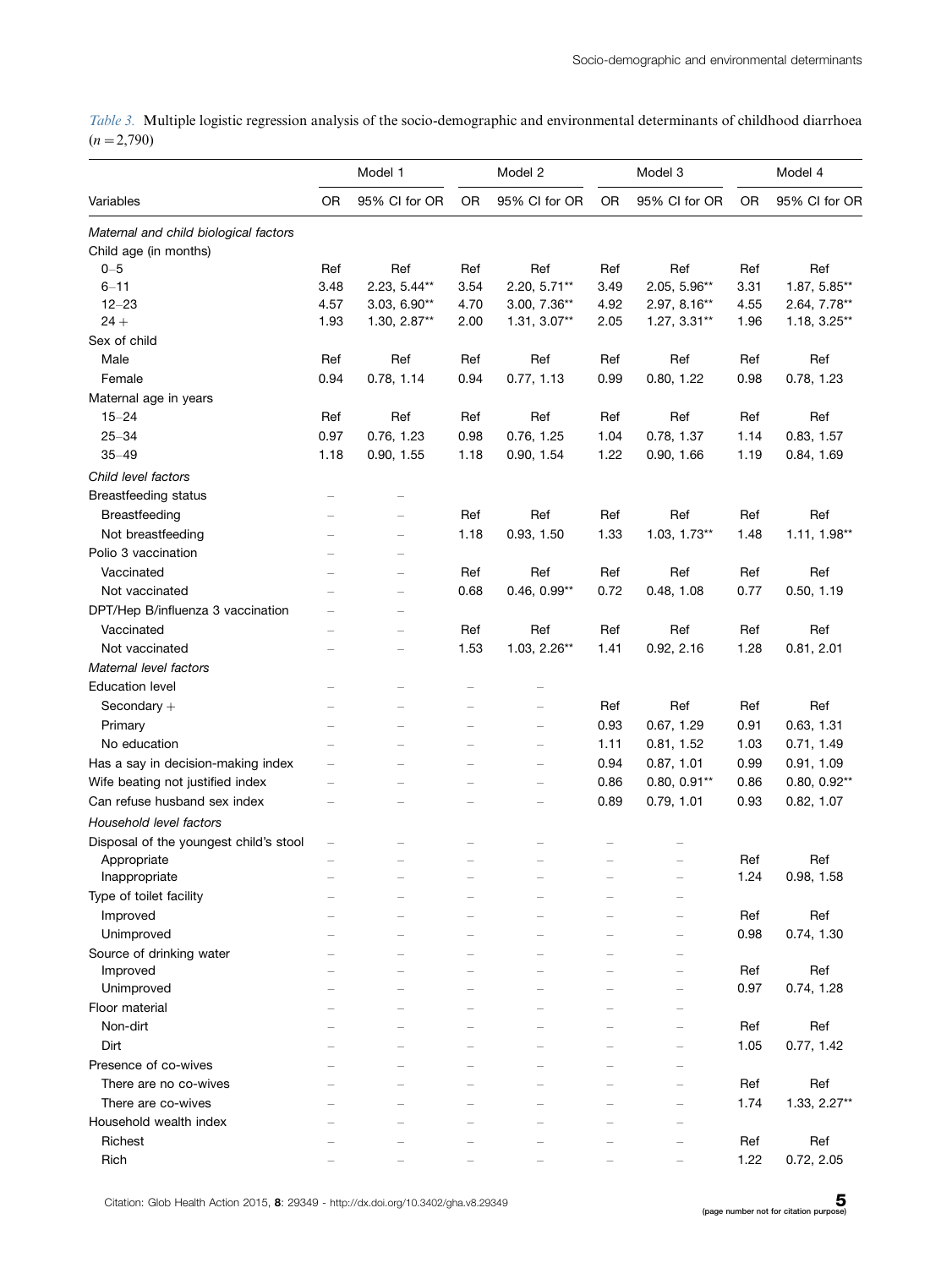#### Table 3 (Continued)

|                            |                          | Model 1       |     | Model 2                  |     | Model 3                  |      | Model 4        |  |
|----------------------------|--------------------------|---------------|-----|--------------------------|-----|--------------------------|------|----------------|--|
| Variables                  | OR                       | 95% CI for OR | OR. | 95% CI for OR            | OR. | 95% CI for OR            | OR.  | 95% CI for OR  |  |
| Middle                     |                          |               |     |                          |     |                          | 1.77 | $1.03, 3.06**$ |  |
| Poor                       | $\overline{\phantom{0}}$ | -             |     | $\overline{\phantom{0}}$ | —   | $\overline{\phantom{m}}$ | 1.45 | 0.80, 2.65     |  |
| Poorest                    |                          |               |     |                          |     |                          | 1.72 | 0.88, 3.35     |  |
| Type of place of residence | $\overline{\phantom{0}}$ | -             |     | –                        |     | –                        |      |                |  |
| Urban                      |                          |               |     |                          |     |                          | Ref  | Ref            |  |
| Rural                      |                          |               |     |                          |     |                          | 0.97 | 0.68, 1.37     |  |

OR, odds ratios; CI, confidence intervals.

\*\*Significant at  $p < 0.05$ .

were 32% less likely to suffer from diarrhoea (OR =  $0.68$ , 95% CI = 0.46, 0.99) compared to those who were vaccinated. In the same model, children who did not receive complete DPT/Hep B/Influenza vaccines were 1.5 times more likely to experience diarrhoea (95% CI =  $1.03$ , 2.26) compared to children who received the full vaccination. These significant associations disappeared when maternal level factors were introduced in the model (model 3). Non-breastfed children were more at risk of diarrhoea than breastfed children (OR = 1.33, 95% CI = 1.03, 1.73). This association remained in model 4. In the third model, maternal decision-making autonomy regarding wife beating was significantly associated with decreased risk of childhood diarrhoea. A unit increase in maternal opinion regarding wife beating was associated with 14% reduced odds of diarrhoea (OR = 0.86, 95% CI = 0.80, 0.91). This association remained significant in the final model (model 4). In model 4, compared to children who were living in households without co-wives, children who were living in households with co-wives had 1.74 increased odds of diarrhoea (95% CI = 1.33, 2.27).

# Multivariate logistic regression analysis of determinants of cough (ARI)

Table 4 presents the results of the multivariate logistic regression analysis. The analysis in model 1 showed that child age is significantly associated with child cough (ARI). Children in the 6-11, 12-23, and 24-59 months age brackets were, respectively, 2.64 (95% CI = 1.76, 3.97), 2.63 (95% CI = 1.81, 3.83), and 1.83 (95% CI = 1.29, 2.59) times more likely to have cough compared to children in the 0-5 months age brackets. Children who were not breastfeeding had higher odds of contracting cough than those who were breastfeeding. This association remained in model 3, but disappeared in model 4. Compared to children of mothers aged 15-24 years, children of mothers aged 25-34 years were 27% less likely to suffer from cough (OR = 0.73, 95% CI = 0.58, 0.92). This association remained after adjusting for child level factors (vaccination and breastfeeding status), maternal level factors, and

household level factors in models 2, 3, and 4, respectively. Opinion on wife beating and attitude towards sex indexes were associated with reduced odds of cough in children. A unit increase in the wife-beating index was associated with 12% reduced odds of childhood cough (OR =  $0.88$ ,  $95\% \text{ CI} = 0.83, 0.94$ , while a unit change in the women's attitude towards sex index was associated with 14% reduced odds of childhood cough  $(OR = 0.86, 95\%)$  $CI = 0.77, 0.97$ . These statistical significant associations remained in the final model. In model 4, compared to children who lived in the richest households, children who lived in poor and poorest households were almost two times more likely to suffer from childhood cough.

# **Discussion**

This study investigated the influence of socio-demographic and environmental factors on childhood morbidity in Ghana. The results show that the risk of child morbidity in the 2-week reference period peaks at 12-23 months, with children between the ages of 24 and 59 months having the lowest risk of diarrhoea and cough. The high risk of morbidity in the 12-23 months age brackets could be due to loss of innate immunity and/or exposure to different types of infections from eating contaminated food prepared with unclean water and in unhealthy environment as reported in other studies (10, 22-24). On the other hand, low risk of morbidity among older children could be due to the immunity the children build over time, which enables their bodies to fight off infectious agents from the environment. Our results are similar to the findings of previous studies in sub-Saharan Africa. A study in Eritrea found that the risk of diarrhoea infection peaks at age 6-11 months (10). This was also the case in Nigeria, where prevalence of diarrhoea was found to be high among children aged 6-11 months old (25). In Ethiopia, the morbidity peak occurred among children 6-11 and 12-23 months, respectively (26). The preceding literature together with the findings of the current study illuminate the crucial role age plays in child health outcomes. These findings suggest that interventions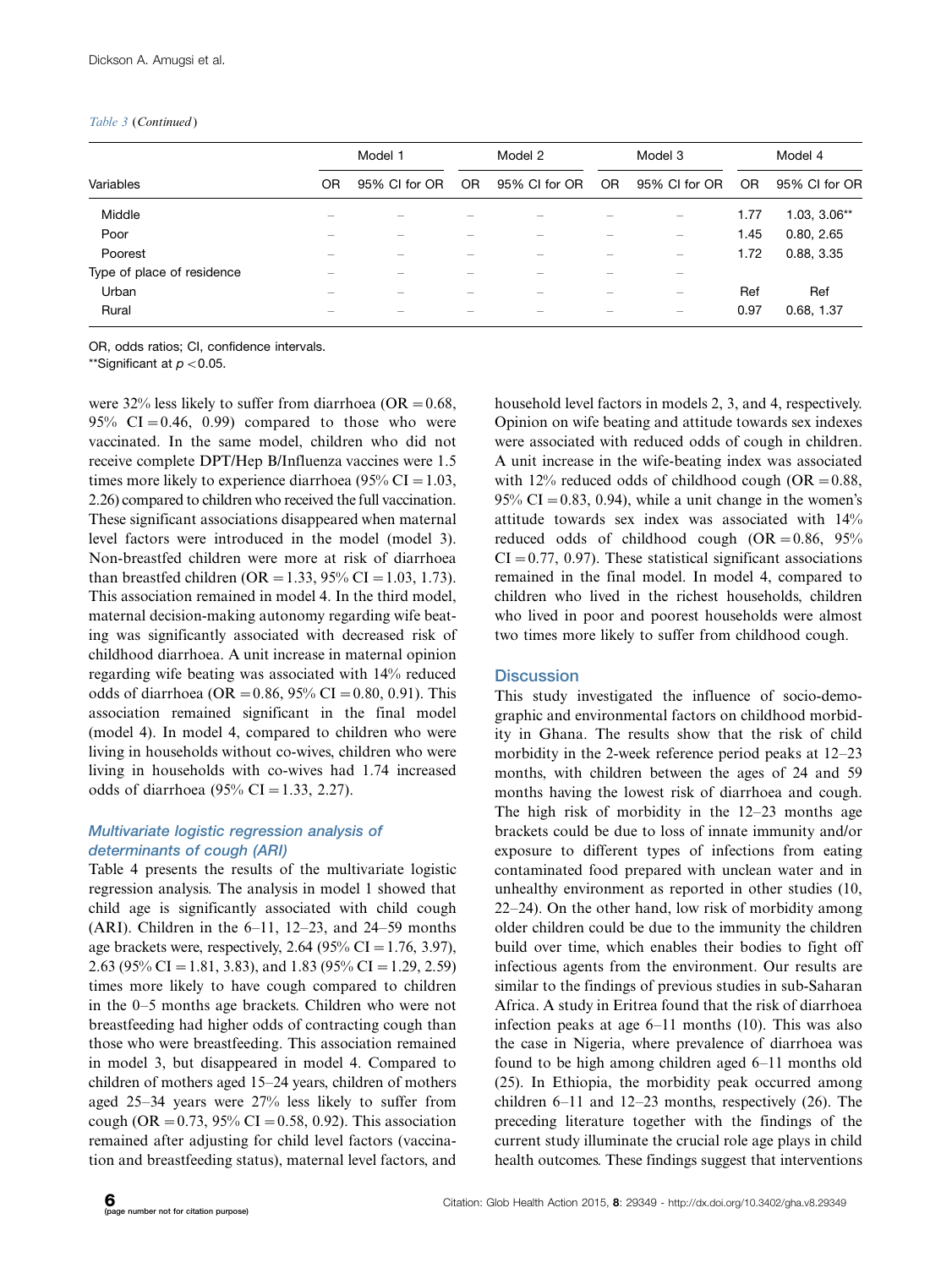Table 4. Multiple logistic regression analysis of the socio-demographic and environmental determinants of childhood cough  $(n=2,790)$ 

|                                         |                          | Model 1                  |      | Model 2                  | Model 3 |                          | Model 4   |                |
|-----------------------------------------|--------------------------|--------------------------|------|--------------------------|---------|--------------------------|-----------|----------------|
| Variables                               | <b>OR</b>                | 95% CI for OR            | 0R   | 95% CI for OR            | OR      | 95% CI for OR            | <b>OR</b> | 95% CI for OR  |
| Maternal and child biological factors   |                          |                          |      |                          |         |                          |           |                |
| Child age (in months)                   |                          |                          |      |                          |         |                          |           |                |
| $0 - 5$                                 | Ref                      | Ref                      | Ref  | Ref                      | Ref     | Ref                      | Ref       | Ref            |
| $6 - 11$                                | 2.64                     | 1.76, 3.97**             | 2.64 | 1.70, 4.09**             | 2.92    | 1.81, 4.71**             | 2.63      | 1.59, 4.33**   |
| $12 - 23$                               | 2.63                     | 1.81, 3.83**             | 2.62 | 1.74, 3.96**             | 2.73    | $1.74, 4.30**$           | 2.46      | 1.53, 3.96**   |
| $24 +$                                  | 1.83                     | 1.29, 2.59**             | 1.85 | 1.26, 2.70**             | 1.92    | 1.27, 2.92**             | 1.76      | $1.14, 2.73**$ |
| Sex of child                            |                          |                          |      |                          |         |                          |           |                |
| Male                                    | Ref                      | Ref                      | Ref  | Ref                      | Ref     | Ref                      | Ref       | Ref            |
| Female                                  | 0.98                     | 0.89, 1.18               | 0.98 | 0.81, 1.17               | 1.02    | 0.84, 1.25               | 0.98      | 0.80, 1.22     |
| Maternal age in years                   |                          |                          |      |                          |         |                          |           |                |
| $15 - 24$                               | Ref                      | Ref                      | Ref  | Ref                      | Ref     | Ref                      | Ref       | Ref            |
| $25 - 34$                               | 0.73                     | $0.58, 0.92**$           | 0.74 | $0.59, 0.93**$           | 0.76    | $0.58, 0.98**$           | 0.69      | $0.52, 0.92**$ |
| $35 - 49$                               | 0.88                     | 0.68, 1.13               | 0.87 | 0.67, 1.12               | 0.98    | 0.74, 1.32               | 0.89      | 0.65, 1.21     |
| Child level factors                     |                          |                          |      |                          |         |                          |           |                |
| <b>Breastfeeding status</b>             |                          |                          |      |                          |         |                          |           |                |
| Breastfeeding                           |                          |                          | Ref  | Ref                      | Ref     | Ref                      | Ref       | Ref            |
| Not breastfeeding                       |                          |                          | 1.28 | $1.02, 1.60**$           | 1.31    | $1.02, 1.68**$           | 1.24      | 0.95, 1.62     |
| Polio 3 vaccination                     |                          |                          |      |                          |         |                          |           |                |
| Vaccinated                              |                          | $\overline{\phantom{0}}$ | Ref  | Ref                      | Ref     | Ref                      | Ref       | Ref            |
| Not vaccinated                          |                          | $\overline{\phantom{0}}$ | 087  | 0.61, 1.24               | 0.81    | 0.55, 1.19               | 0.81      | 0.54, 1.21     |
| DPT/HepB/influenza 3 vaccination        |                          |                          |      |                          |         |                          |           |                |
| Vaccinated                              |                          |                          | Ref  | Ref                      | Ref     | Ref                      | Ref       | Ref            |
| Not vaccinated                          |                          | $\overline{\phantom{0}}$ | 1.15 | 0.79, 1.67               | 1.27    | 0.85, 1.90               | 1.30      | 0.85, 1.99     |
| Maternal level factors                  |                          |                          |      |                          |         |                          |           |                |
|                                         |                          |                          |      |                          |         |                          |           |                |
| <b>Education level</b><br>Secondary $+$ | $\overline{\phantom{0}}$ |                          |      | $\overline{\phantom{0}}$ | Ref     | Ref                      | Ref       | Ref            |
|                                         | $\overline{\phantom{0}}$ | $\equiv$                 | L    | $\overline{\phantom{0}}$ |         | $1.03, 1.89**$           | 1.53      |                |
| Primary                                 |                          |                          |      |                          | 1.40    |                          |           | $1.10, 2.14**$ |
| No education                            |                          |                          |      | $\equiv$                 | 0.99    | 0.73, 1.37               | 1.08      | 0.75, 1.55     |
| Has a say in decision-making index      | $\overline{\phantom{0}}$ |                          | L    | $\equiv$                 | 0.98    | 0.92, 1.06               | 1.02      | 0.93, 1.11     |
| Wife beating not justified index        |                          |                          |      | $\equiv$                 | 0.88    | $0.83, 0.94**$           | 0.89      | $0.83, 0.96**$ |
| Can refuse husband sex index            |                          |                          |      | $\overline{\phantom{0}}$ | 0.86    | 0.77, 0.97**             | 0.86      | 0.76, 0.97**   |
| Household level factors                 |                          |                          |      |                          |         |                          |           |                |
| Disposal of the youngest child's stool  | ÷                        |                          |      |                          |         |                          |           |                |
| Appropriate                             |                          |                          |      |                          |         |                          | Ref       | Ref            |
| Inappropriate                           |                          |                          |      |                          |         |                          | 1.02      | 0.81, 1.28     |
| Type of toilet facility                 |                          |                          |      |                          |         |                          |           |                |
| Improved                                |                          |                          |      |                          |         |                          | Ref       | Ref            |
| Unimproved                              |                          |                          |      |                          |         |                          | 0.80      | 0.61, 1.05     |
| Source of drinking water                |                          |                          |      |                          |         |                          |           |                |
| Improved                                |                          |                          |      |                          |         |                          | Ref       | Ref            |
| Unimproved                              |                          |                          |      |                          |         | $\overline{\phantom{0}}$ | 0.90      | 0.69, 1.17     |
| Floor material                          |                          |                          |      |                          |         |                          |           |                |
| Non-dirt                                |                          |                          |      |                          |         |                          | Ref       | Ref            |
| Dirt                                    |                          |                          |      |                          |         | $\overline{\phantom{0}}$ | 0.86      | 0.64, 1.17     |
| Presence of co-wives                    |                          |                          |      |                          |         |                          |           |                |
| There are no co-wives                   |                          |                          |      |                          |         |                          | Ref       | Ref            |
| There are co-wives                      |                          |                          |      |                          |         |                          | 1.13      | 0.56, 1.48     |
| Household wealth index                  |                          |                          |      |                          |         |                          |           |                |
| Richest                                 |                          |                          |      |                          |         |                          | Ref       | Ref            |
| Rich                                    |                          |                          |      |                          |         |                          | 1.52      | 0.94, 2.24     |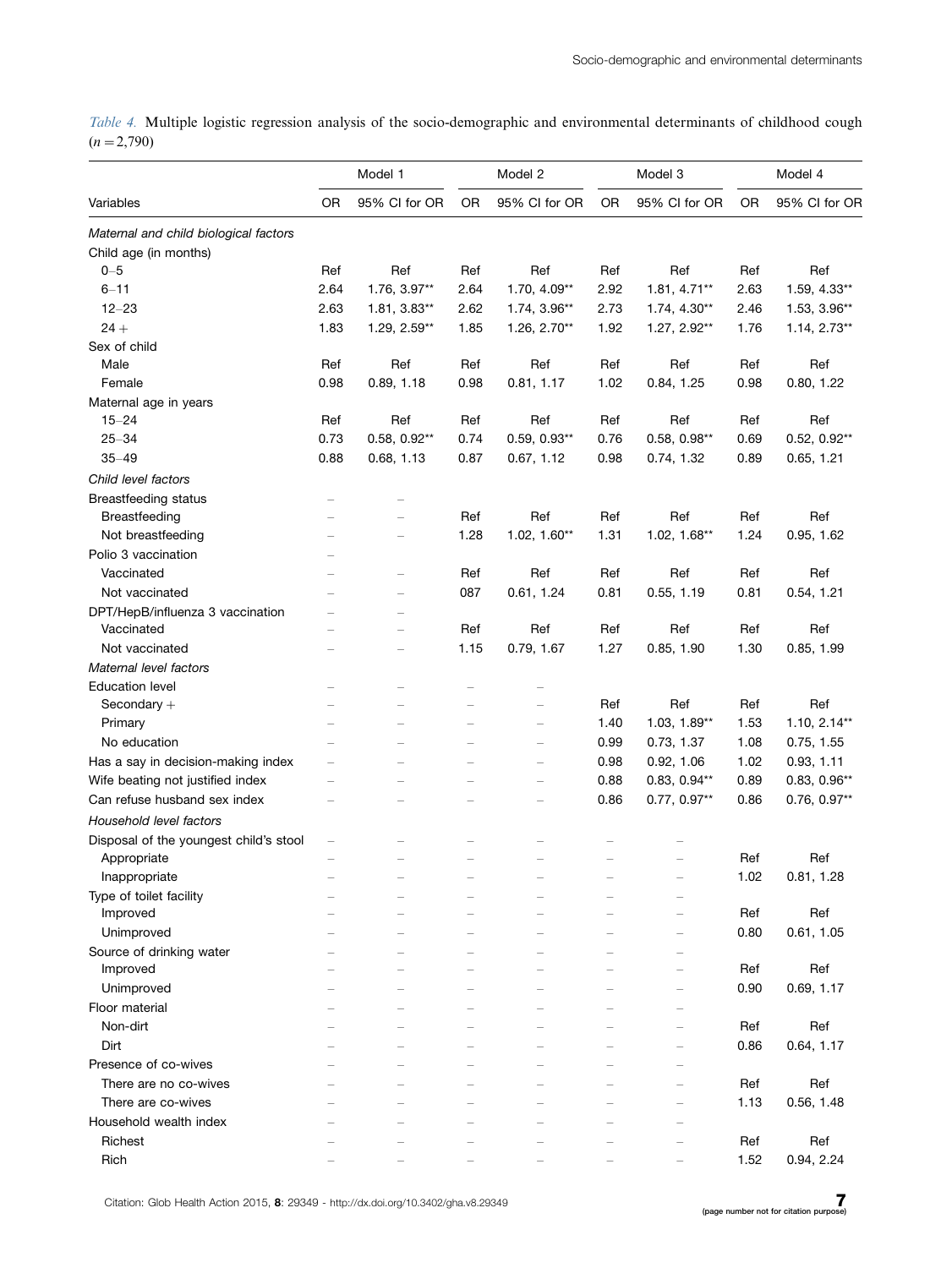#### Table 4 (Continued )

|                            |                          | Model 1                  |     | Model 2       |     | Model 3                        |      | Model 4        |  |
|----------------------------|--------------------------|--------------------------|-----|---------------|-----|--------------------------------|------|----------------|--|
| Variables                  | <b>OR</b>                | 95% CI for OR            | OR. | 95% CI for OR | OR. | 95% CI for OR                  | OR.  | 95% CI for OR  |  |
| Middle                     | -                        |                          |     |               |     |                                | 1.54 | 0.94, 2.38     |  |
| Poor                       | $\overline{\phantom{0}}$ | $\overline{\phantom{0}}$ |     | –             |     | $\qquad \qquad \longleftarrow$ | 1.81 | $1.08, 3.04**$ |  |
| Poorest                    |                          |                          |     |               |     |                                | 1.98 | $1.09, 3.60**$ |  |
| Type of place of residence | $\overline{\phantom{0}}$ | $\overline{\phantom{0}}$ |     | -             | -   | —                              |      |                |  |
| Urban                      |                          |                          |     |               |     | —                              | Ref  | Ref            |  |
| Rural                      |                          |                          |     |               |     |                                | 0.77 | 0.57, 1.06     |  |

OR, odds ratios; CI, confidence intervals.

\*\*Significant at  $p < 0.05$ .

to address child morbidity in Ghana could take into account the age of the child.

Similarly, breastfeeding status of the child shows a significant association with morbidity. Children who were still breastfeeding were less likely to have diarrhoea compared to those who were not breastfeeding. This protective effect was achieved after maternal and household level factors were included in the models. The opposite happened in the case of cough, where the introduction of household level factors in the analysis (model 4) eliminated the estimated protective effect of breastfeeding. This suggests that the protective effect of breastfeeding in the second and third models could be attributed to other variables. It is important to note that although breastfeeding is not significant in the initial model for diarrhoea and the final model for cough, it is appropriate to conclude that breastfeeding has a protective effect on child morbidity, but that the effect is dependent to some extent on what variables are adjusted for in the analysis. The protective effect of breastfeeding on child morbidity has been widely documented in both high-income (27, 28) and LMICs (29). A study conducted in the United Kingdom indicated varying degrees of protection across levels of breastfeeding exposure (27). This study estimated that 53% of diarrhoea morbidity could be prevented each month by exclusive breastfeeding and 31% by partial breastfeeding. The authors also observed that 27% of LRTIs could be prevented each month by exclusive breastfeeding and 25% by partial breastfeeding (27). Similar results were reported in two systematic review studies which found a large body of evidence for the protective effects of breastfeeding against infectious disease morbidity in young children (30, 31). Thus, public health interventions that focus on increasing exclusive breastfeeding and encouraging mothers to continue breastfeeding are more likely to reduce infection-related childhood morbidity.

Our analysis also showed significant associations between maternal decision-making ability and childhood morbidity. Mothers who have improved scores on decision-making autonomy indexes (opinion on sex with husband and opinion on wife beating) have children who are less likely to experience childhood diarrhoea and cough. A study in rural India observed that low level of maternal power to take decisions is associated with increased risk of child morbidity (9). Similarly, studies have documented relationships between maternal autonomy and utilization of maternal and child healthcare services (32-35), which are critical for the health and well-being of the child. One plausible explanation why women autonomy is important for child health is the observation by UNICEF (36) that women's ability to influence decision-making in the household determines how resources are allocated for caring practices such as feeding, prenatal and birthing care, curative and preventive health-seeking behaviour for children. Furthermore, women's ability to control resources in the household has a positive effect on their own health and well-being, which in turn impacts positively on their children's health (36). Indeed, the negative effect of women's autonomy on childcare, including utilization of child healthcare services, which are important for good child health outcomes has long been established (37). In a predominantly patriarchal society like Ghana, health decisions and control of resources are largely in the hands of men. Women depend on their counterparts for resources to care for the family and to seek health care (38-40). Also, polygamy is common in rural Ghana and women in polygamous marriages are less autonomous compared to those in monogamous marriages (41). Therefore, efforts towards implementing intervention programmes that are geared towards empowering women should be encouraged.

The number of co-wives in the household is also an important determinant of childhood morbidity. Children who live in polygamous households are more likely to contract diarrhoeal infection compared to those living in monogamous households. These findings are consistent with some studies in the literature. For instance, a study in Ghana revealed that children in polygamous households were at higher risk of mortality than those in monogamous households (42). The possible reasons for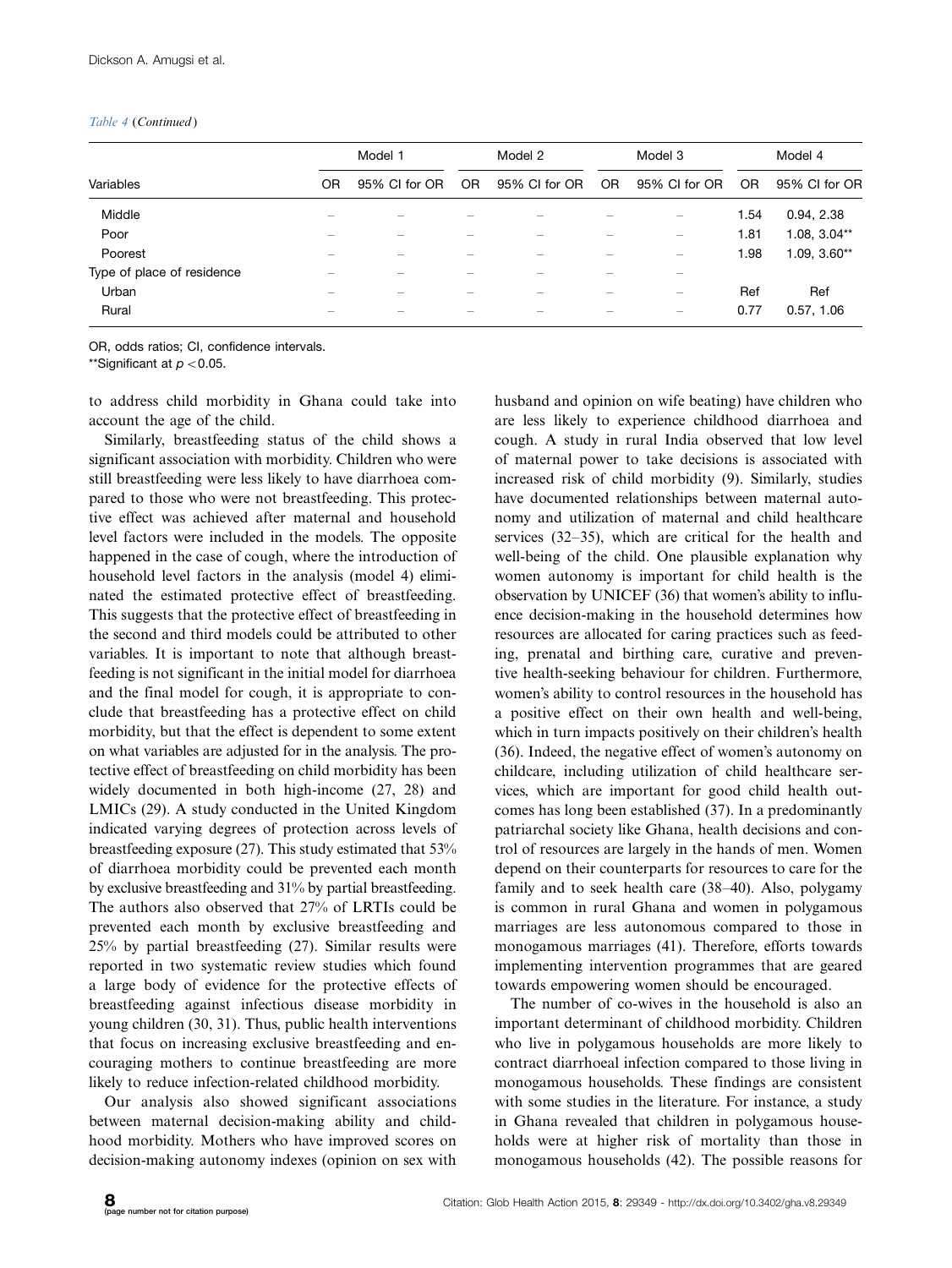these differences are many and varied. Some authors posit that polygamy limits women's access to financial resources from their spouses and also forces them to share their limited resources in the household and thus exacerbate their impoverishment (43). This could potentially affect women's ability to give proper care to their children, thereby resulting in poor health (36). Polygamy can also create overcrowding in the household, which presents conducive environmental conditions for the transmission of infectious agents (44).

The household wealth index (an indicator of socioeconomic status) is also another important determinant of child morbidity. Our analysis found a graded relationship between household wealth index and childhood cough (e.g. children in the poorest wealth quintile are at higher risk than those in the poor quintile and poor quintile worse than the middle quintile and so on). The risk of infectious disease illness among those in the poorest wealth quintile may be attributable to greater exposure to infectious agents (44). This is because the poor are likely to live in poor environmental conditions such as poor sanitation, and engage in poor hygienic practices, which might increase their exposure to infectious agents. Additionally, it is documented that poor families often have more children and live in more crowded houses; both environmental conditions are conducive for the transmission of infectious agents (44, 45). Also, poor people may not be able to afford nutritious food and this can lead to poor nutritional status, and inadequate nutrition is known to suppress the immune system's ability to fight off infections (44, 46). The graded relationships between household wealth and child morbidity have been reported elsewhere. Margolis et al. (47) observed that the incidence of lower respiratory illness was 1.41 in the low socioeconomic group, 1.26 in the middle group, and 0.67 in the high group.

This study has both strengths and limitations. The study used data that are representative at the national, regional, and rural-urban levels. This implies that the findings of our study can be generalized to all children under 5 years old in Ghana. Another important strength is that even though data used for the study are not clinical or longitudinal data, they lend a hand for assessing the determinants of childhood morbidity in the 2 weeks prior to the survey. Such findings may be of relevance for health policy planning and intervention in Ghana.

One important limitation associated with this study is that the data used for the study are from a cross-sectional survey; therefore, it is difficult to account for seasonal variations in the occurrence of child morbidity. A longitudinal study may be more suitable to provide data covering different seasons. Also, during the DHS survey, the children were not clinically examined. The morbidity was measured based on mothers' report of their children's health in the past 2 weeks preceding the survey. These questions measure mother's perception of her child's health instead of morbidity according to a clinical examination. As people from different backgrounds are likely to have different perception of childhood illness, the mother's report of child ill health may not be the same across different socio-economic groups. These differences could result in either under-reporting or over-reporting of childhood illnesses, and consequently affect the prevalence reported in this paper. Hence, the prevalence estimates reported here should be interpreted with caution. Another important limitation is recall bias. Mothers could have forgotten the morbidity event during the interview leading to misreporting on the occurrence of illness. We, however, believe that, as have been generally the case in reporting such events, 2 weeks was recent enough for most mothers to have reported appropriately. It is our view that most of these shortcomings could be addressed in a well-designed longitudinal study. For now, cross-sectional data such as the Ghana DHS offers a platform to investigate factors that determine childhood morbidity in Ghana and the estimates obtained may be relevant for health intervention programmes in Ghana.

### Conclusions and recommendations

#### **Conclusions**

Child age is an important predictor of both diarrhoea and ARI morbidity in children. Non-breastfeeding and polygamous marriage place children at high risk of childhood diarrhoea. Mothers who have high decision-making autonomy have children who are less likely to experience diarrhoea and cough infections, while the risk of childhood cough is associated with children in the lower wealth quintiles.

#### Recommendations

The findings of this study have important policy implications for health programme design and intervention planning:

- . These findings suggest that age is an important factor to consider for implementing interventions to address child morbidity in Ghana.
- . Implementing effective educational programmes that aim at promoting and prolonging breastfeeding may have a considerable effect on child survival in Ghana.
- . Efforts should be made to implement intervention programmes that are geared towards empowering women to be able to actively participate in household decision-making, as well as stand for themselves. One of the key ways to empower women is the promotion of girl child education.
- . Effective educational programmes that discourage polygamy through a focused behaviour change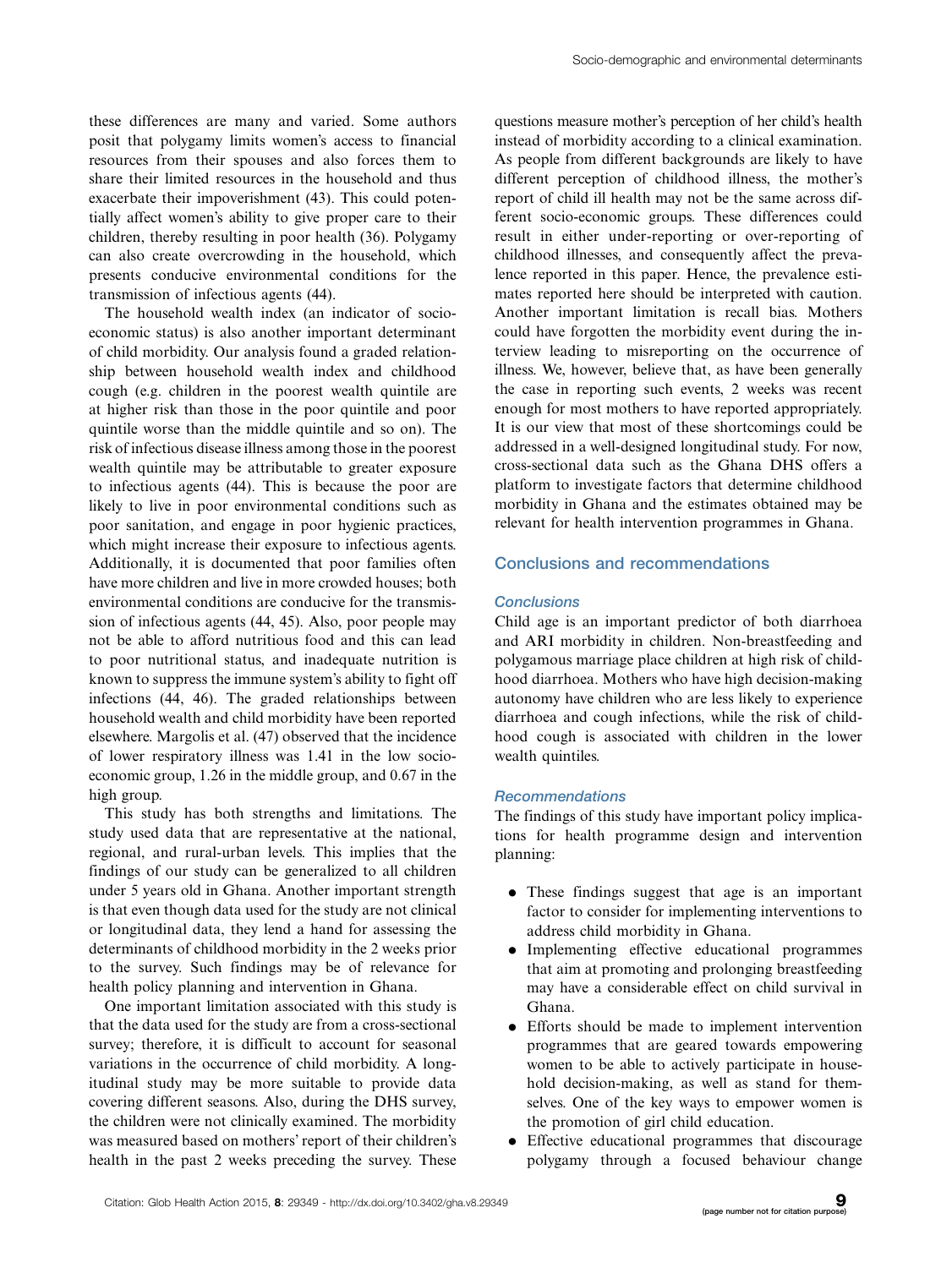communication having this straight-to-the-point message: one man one wife - having one wife is good for your child's health.

. A longitudinal study may be the best design to provide data in different seasons by including behavioural and other relevant factors.

# Authors' contributions

DAA conceived and designed the study, performed the data analysis, interpreted the results, and drafted the manuscript. RAA, ARO, VA, TA, and LA-E contributed to the study design, data analysis, and interpretation, and critical revision of the manuscript. All authors read and approved the final version. All authors take responsibility of any issues that might arise from the publication of this manuscript.

#### Acknowledgements

The authors thank MEASURE DHS for releasing the data for this study. We also thank the Ghana Statistical Service and Ghana Health Service who were responsible for collecting the data, and the study participants.

# Conflict of interest and funding

The authors have no competing interests to declare. This study did not receive funding from any source.

# **References**

- 1. WHO (2013). Diarrhoeal disease fact sheet. Available from: <http://www.who.int/mediacentre/factsheets/fs330/en/> [cited 19 June 2015].
- 2. Liu L, Oza S, Hogan D, Perin J, Rudan I, Lawn JE, et al. Global, regional, and national causes of child mortality in 2000-13, with projections to inform post-2015 priorities: an updated systematic analysis. Lancet 2014; 385: 430-40.
- 3. World Health Organization (1996). Childhood diseases in Africa: fact sheets no. 330. 1996. Available from: [http://www.](http://www.who.int/inf-fs/en/fact109.html) [who.int/inf-fs/en/fact109.html](http://www.who.int/inf-fs/en/fact109.html) [cited 22 June 2015].
- 4. Williams BG. Estimates of world-wide distribution of child deaths from acute respiratory tract infections. Lancet Infect Dis 2002; 2: 25-32.
- 5. Ministry of Health (Ghana) (2012). Introduction of new vaccines. Available from: [http://www.moh-ghana.org/otherpages.aspx?id](http://www.moh-ghana.org/otherpages.aspx?id=3)=[3](http://www.moh-ghana.org/otherpages.aspx?id=3) [cited 19 June 2015].
- 6. MOH (2010). The health sector in Ghana: facts and figures. 2010. Available from: [http://www.moh-ghana.org/UploadFiles/](http://www.moh-ghana.org/UploadFiles/Publications/GHS Facts and Figures 2010_22APR2012.pdf) [Publications/GHS Facts and Figures 2010\\_22APR2012.pdf](http://www.moh-ghana.org/UploadFiles/Publications/GHS Facts and Figures 2010_22APR2012.pdf) [cited 19 June 2015].
- 7. Kandala N-B, Ji C, Stallard N, Stranges S, Cappuccio FP. Morbidity from diarrhoea, cough and fever among young children in Nigeria. Ann Trop Med Parasitol 2008; 102: 427-45.
- 8. Kandala NB, Emina JB, Nzita PD, Cappuccio FP. Diarrhoea, acute respiratory infection, and fever among children in the Democratic Republic of Congo. Soc Sci Med 2009; 68: 1728-36.
- 9. Chakrabarti A. Determinants of child morbidity and factors governing utilization of child health care: evidence from rural India. Appl Econ 2012; 44: 27-37.
- 10. Woldemicael G. Diarrheal morbidity among young children in Eritrea: environmental and socio-economic determinants. J Health Popul Nutr 2001; 19: 83-90.
- 11. Mihrete TS, Alemie AG, Teferra AS. Determinants of childhood diarrhea among under five children in Benishangul Gumuz Regional State, North West Ethiopia. BMC Pediatr 2014; 14: 102.
- 12. Ahuja R, Thakur R, Ahuja R. Identification of maternal, environmental and hygienic practices as risk factors for diarrhoea. Int J Sci Res 2014; 3: 390-92.
- 13. Timaeus IM, Lush L. Intra-urban differentials in child health. Health Transit Rev 1995; 5: 163-90.
- 14. Yohannes AG, Streeatfield K, Bost L. Child morbidity patterns in Ethiopia. J Biosoc Sci 1992; 24: 143-55.
- 15. Tagoe E. Maternal education on infant/child morbidity in Ghana. In the case of diarrhoea: evidence from the Ghana DHS. In: Paulina M, An-Magritt J, eds. Women's position and demographic change in sub-Saharan Africa. Liege: International Union for the Scientific Study of Population (IUSSP); 1995.
- 16. Ministry of Health (2002). Integrated Management of Childhood Illness (IMCI). Review of introductory and early implementation phases - Ghana. Accra: Ministry of Health.
- 17. UNICEF/WHO (2009). Diarrhea: why children are still dying and what can be done. New York: UNICEF.
- 18. UNICEF (2012). Pneumonia and diarrhea: tackling the deadliest diseases in the world. New York: UNICEF.
- 19. Ghana Statistical Service (GSS), Ghana Health Service (GHS), Macro International Inc (2009). Demographic and health survey 2008. Accra, Ghana: GSS.
- 20. WHO/UNICEF (2013). WHO and UNICEF Joint Monitoring Programme (JMP) for water supply and sanitation: types of drinking-water sources and sanitation. Available from: [http://](http://www.wssinfo.org/definitions-methods/watsan-categories/) [www.wssinfo.org/definitions-methods/watsan-categories/](http://www.wssinfo.org/definitions-methods/watsan-categories/) [cited 28 February 2015].
- 21. Amugsi DA, Mittelmark MB, Lartey A, Matanda DJ, Urke HB. Influence of childcare practices on nutritional status of Ghanaian children: a regression analysis of the Ghana Demographic and Health Surveys. BMJ Open 2014; 4. doi: [http://dx.](http://dx.doi.org/10.1136/bmjopen-2014-005340) [doi.org/10.1136/bmjopen-2014-005340](http://dx.doi.org/10.1136/bmjopen-2014-005340)
- 22. Elizabeth AM, Raj S. Impact of bio-social factors on morbidity among under-five children in Odisha. Health Popul. Perspect Issues 2012; 35: 176-92.
- 23. Zeleke TA, Alemu ZA. Determinants of under-five childhood diarrhea in Kotebe Health Center, Yeka Sub City, Addis Ababa, Ethiopia: a case control study. Glob J Med Res 2014; 14.
- 24. Aborigo RA, Moyer CA, Rominski S, Adongo P, Williams J, Logonia G, et al. Infant nutrition in the first seven days of life in rural northern Ghana. BMC Pregnancy Childbirth 2012; 12: 76.
- 25. Olugbemiro S, Adebowale A, Rasheed A, Olusegun G. Persistent diarrhoea in Nigerian children aged less than five years: a hospital based study. Ibadan: University College Hospital; 1994.
- 26. Habtemariam G. Determinants of child health and survival in central Ethiopia. PhD thesis, London School of Hygiene and Tropical Medicine, London, 1994.
- 27. Quigley MA, Kelly YJ, Sacker A. Breastfeeding and hospitalization for diarrheal and respiratory infection in the United Kingdom Millennium Cohort Study. Pediatrics 2007; 119: e837-42.
- 28. Duijts L, Jaddoe VW, Hofman A, Moll HA. Prolonged and exclusive breastfeeding reduces the risk of infectious diseases in infancy. Pediatrics 2010; 126: e18-25.
- 29. Arifeen S, Black RE, Antelman G, Baqui A, Caulfield L, Becker S. Exclusive breastfeeding reduces acute respiratory infection and diarrhea deaths among infants in Dhaka slums. Pediatrics 2001; 108: E67.